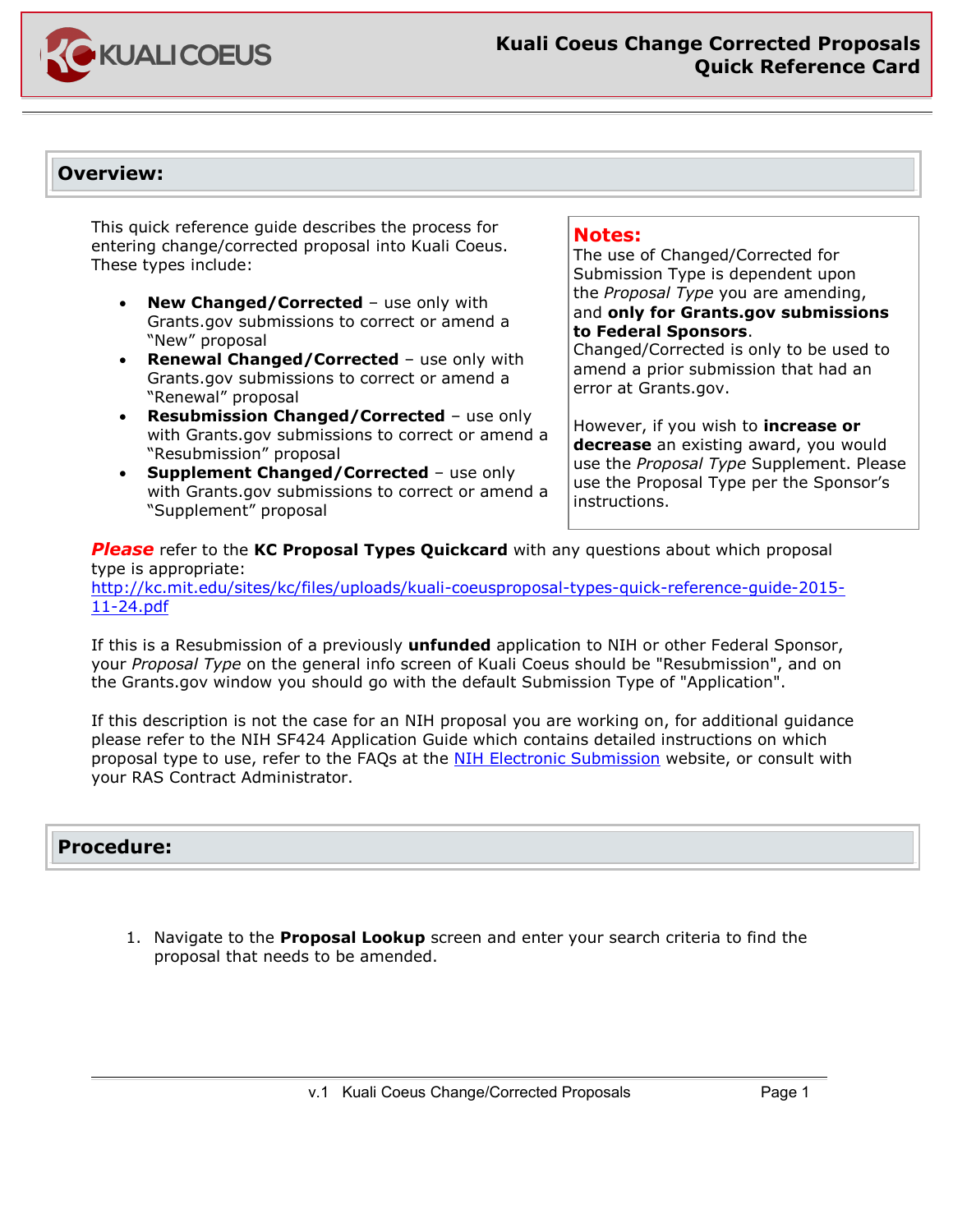| Development Proposal Lookup   |                 |
|-------------------------------|-----------------|
| Proposal Number:              |                 |
| Proposal Type:                | New<br>÷        |
| Proposal State:               | ÷<br>select     |
| Project Title:                | ø               |
| Proposal Person:              |                 |
| Principal Investigator:       | "haskell"       |
| Aggregator:                   | Q<br>鰮          |
| <b>Sponsor Deadline Date:</b> | to<br>ē<br>靊    |
| Sponsor:                      | Q<br>а          |
| <b>Sponsor Name:</b>          | $\alpha$<br>۰   |
| Lead Unit:                    | $\alpha$<br>鳳   |
| Lead Unit Name:               | 農               |
| Award ID:                     |                 |
| <b>Opportunity ID:</b>        | <b>PA-C-R01</b> |
| <b>Hierarchy Status:</b>      | ÷               |

Figure 1 - Searching for Prior Document

2. Click **Search** and scroll down to view the results. Select the **Copy** button to copy the proposal that needs to be amended.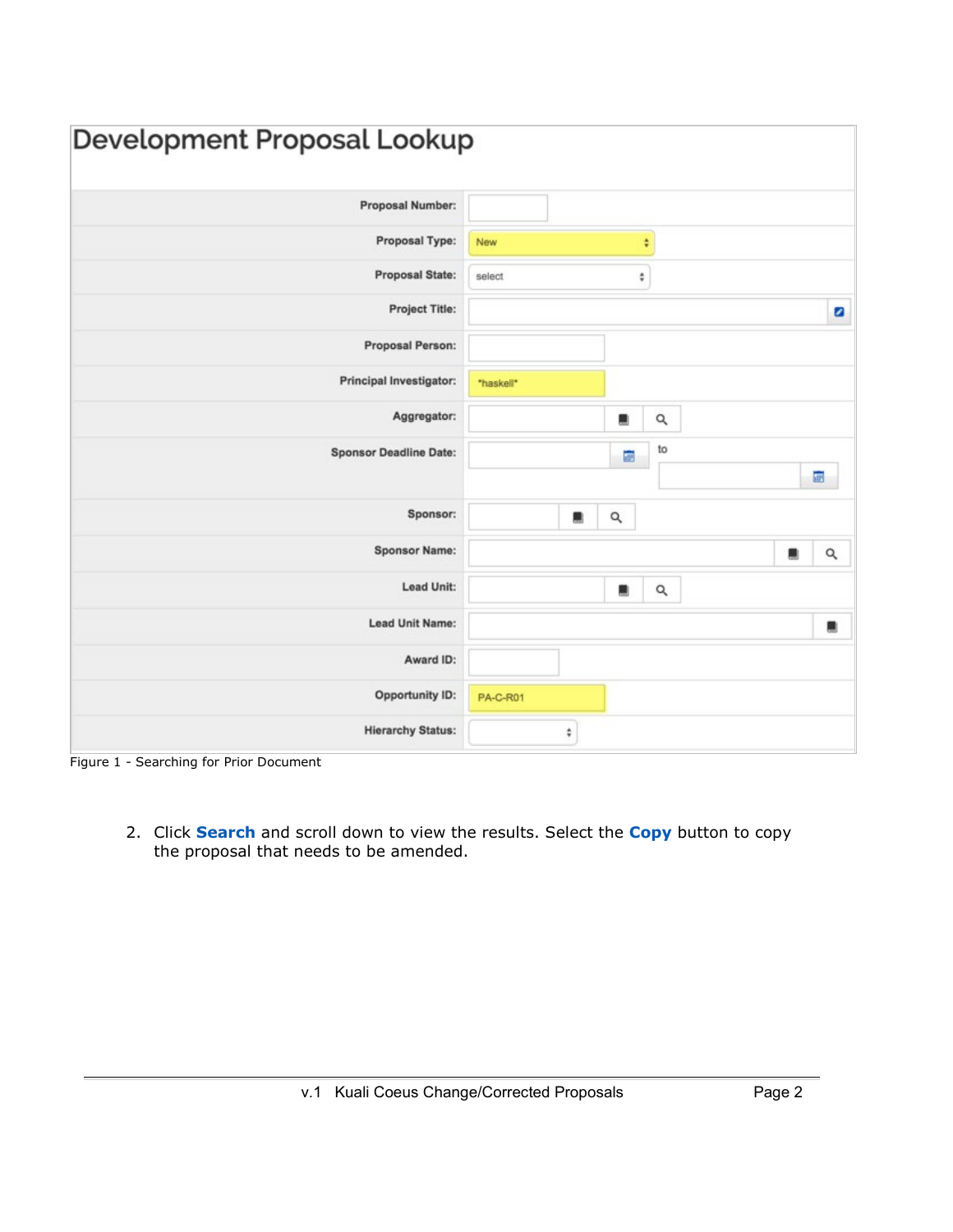|                                  | Search<br>Clear Values<br>Cancel |                                         |      |                                   |                                                            |                                      |             |                                                     |                       |                                 |                 |                                      |
|----------------------------------|----------------------------------|-----------------------------------------|------|-----------------------------------|------------------------------------------------------------|--------------------------------------|-------------|-----------------------------------------------------|-----------------------|---------------------------------|-----------------|--------------------------------------|
| Show 10                          | $\div$ entries                   |                                         |      |                                   |                                                            |                                      |             |                                                     |                       |                                 |                 | csv xml xls                          |
| <b>Actions</b>                   | Number                           | Proposal<br>Proposal Document<br>Number | Type | Proposal Proposal<br><b>State</b> | ٠<br><b>Project Title</b>                                  | Prev<br>Grants.Gov<br>Tracking ID ID | Opportunity | Opportunity<br>Title                                | <b>CFDA</b><br>Number | Agency<br>Routing<br>Identifier | Sponsor<br>Name | Principal $\diamond$<br>Investigator |
| view<br>edit<br>copy <<br>medusa | 24807                            | 1111826                                 | New  | In<br><b>Progress</b>             | Theobromine<br>and its effect<br>of Dopamine<br>production |                                      | PA-C-R01    | G.g AT07<br>and NIH Ext-<br><b>UAT FOA</b><br>(R01) |                       |                                 | <b>NIH</b>      | Haskell<br>Edward                    |

Figure 2 - Displaying Search Results & Copying Proposal

3. This will open the copy pop-up. Check the aspects you want to copy, and click the **Copy** button.

| This proposal copy will include a linked Grants.Gov opportunity. Use the 'Remove Opportunity' option in the S2S page of the copied proposal to<br>remove an invalid/expired opportunity |  |
|-----------------------------------------------------------------------------------------------------------------------------------------------------------------------------------------|--|
| <b>Original Lead Unit</b><br>150001 - Center for KC Training                                                                                                                            |  |
| Lead Unit *                                                                                                                                                                             |  |
| 000001 - Massachusetts Institute of Technology                                                                                                                                          |  |
| Budget?                                                                                                                                                                                 |  |
| Yes. Include Budget(s).                                                                                                                                                                 |  |
| <b>Budget Version</b>                                                                                                                                                                   |  |
| All Versions                                                                                                                                                                            |  |
| Attachments?                                                                                                                                                                            |  |
| Yes. Include attachment.                                                                                                                                                                |  |
| Close<br>Copy                                                                                                                                                                           |  |

Figure 3 - Copy Pop-Up & Grants.gov Link Warning

**Note:** The proposal copy will include a linked Grants.gov Opportunity – this will be the same as the original proposal submitted.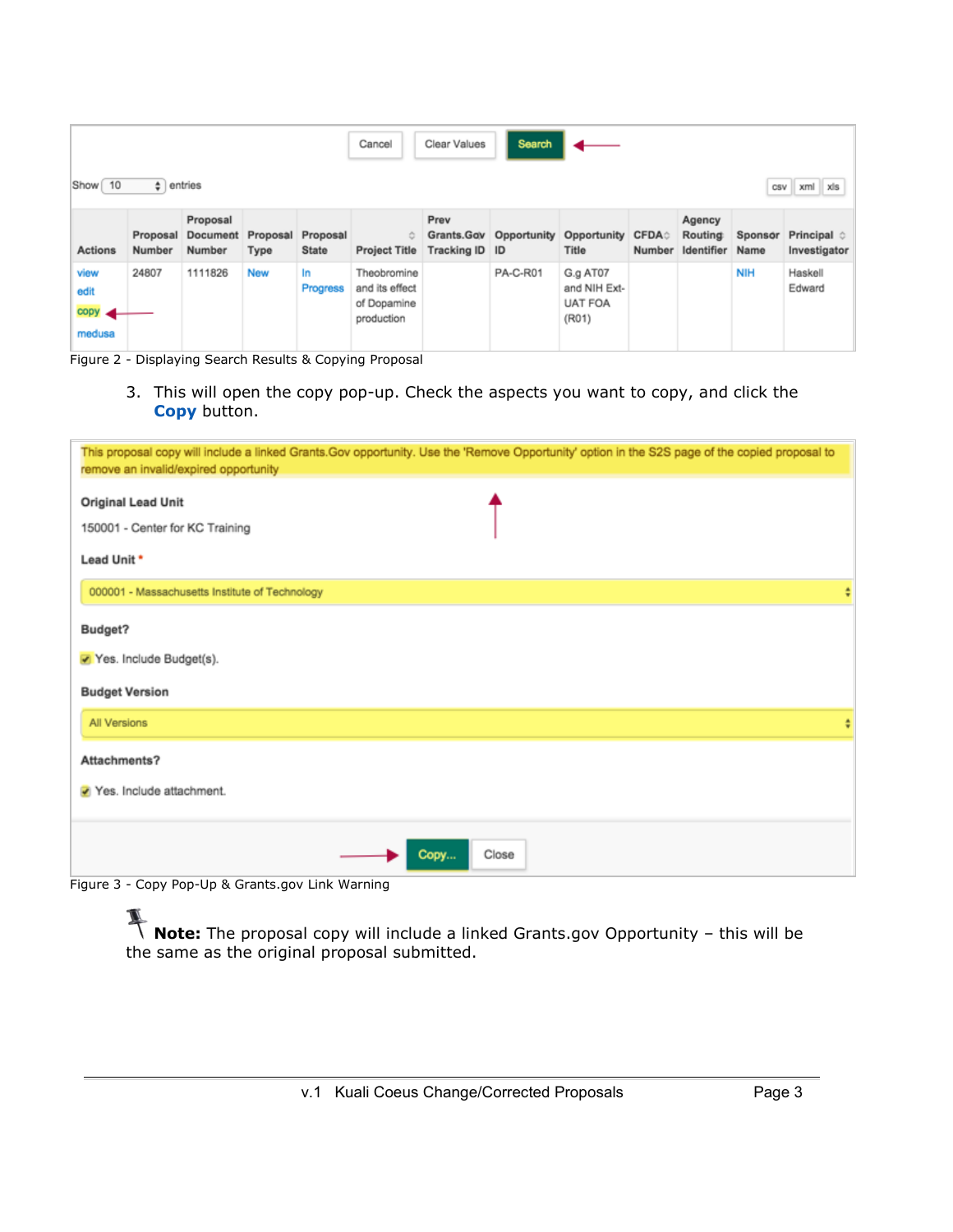4. Now, the new proposal is open, change the **Proposal Type** according to sponsor requirements and the table below:

| <b>Change/Corrected Proposal Type</b> | <b>Description</b>                                                           |
|---------------------------------------|------------------------------------------------------------------------------|
| <b>New Changed/Corrected</b>          | Use only with Grants.gov submissions, and<br>only without an existing award. |
| <b>Renewal Changed/Corrected</b>      | Use only with Grants.gov submissions, and only<br>with an existing award.    |
| <b>Resubmission Changed/Corrected</b> | Use only with Grants.gov submissions, and<br>only without an existing award. |
| <b>Supplement Changed/Corrected</b>   | Use only with Grants.gov submissions, and only<br>with an existing award.    |

Table 1 - Change/Corrected Statuses

5. NOTE - the **Original Institutional Proposal ID will auto populate with the copied proposal, as well as other fields (like Award ID) if this information was contained in the original proposal.** This information may be amended, if needed.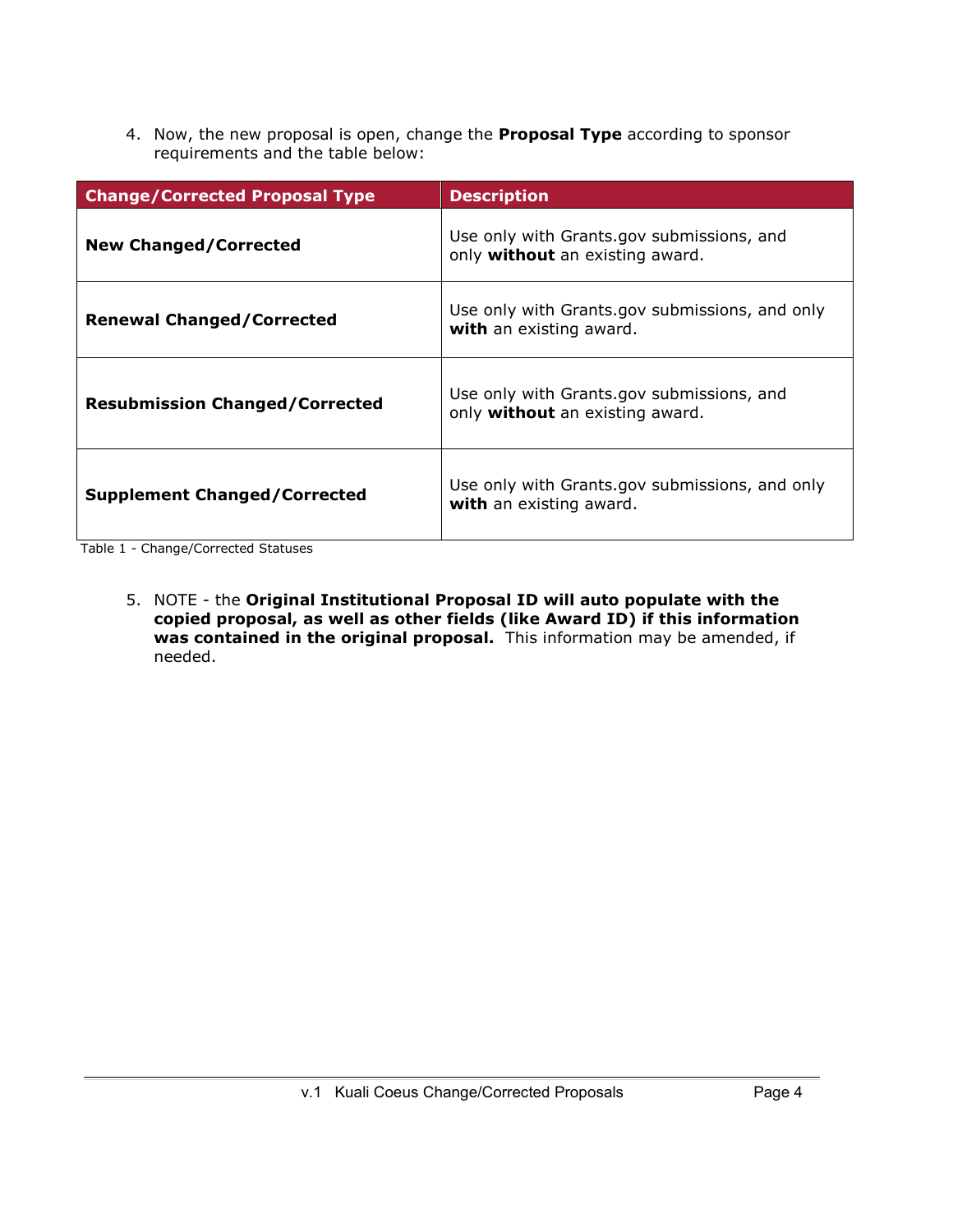| <b>Proposal Details</b>                |                                                   |                         |
|----------------------------------------|---------------------------------------------------|-------------------------|
| * indicates required fields            |                                                   |                         |
| Proposal Type: *                       | New - Change/Corrected                            | ÷                       |
| <b>Lead Unit:</b>                      | 150001                                            |                         |
| Activity Type: *                       | Organized Research                                | ÷                       |
| Project Dates: *                       | 07/31/20<br>09/01/201<br>to                       |                         |
| Project Title: *                       | Theobromine and its effect of Dopamine production | $\overline{\mathbf{z}}$ |
| Sponsor: *                             | NIH<br>000340                                     | Q                       |
| <b>Prime Sponsor Code:</b>             |                                                   | Q                       |
| Award ID:                              | 000281-00001                                      | Q                       |
| Original Institutional<br>Proposal ID: | 11112435                                          | Q                       |
|                                        |                                                   |                         |

Figure 4 - Removing Award ID and Original Institutional Proposal ID

6. Then, navigate to the **S2S Opportunity Search** tab, and confirm the **Opportunity ID** is the same as the prior submission.

| Opportunity              |                                    |
|--------------------------|------------------------------------|
| <b>Opportunity ID</b>    | <b>PA-C-R01</b>                    |
| <b>Opportunity Title</b> | G.g AT07 and NIH Ext-UAT FOA (R01) |
| <b>Submission Type:</b>  | Application<br>÷                   |

Figure 5 - Opportunity ID

a. If it is **not**, click the **Remove Opportunity** button, and link the new opportunity.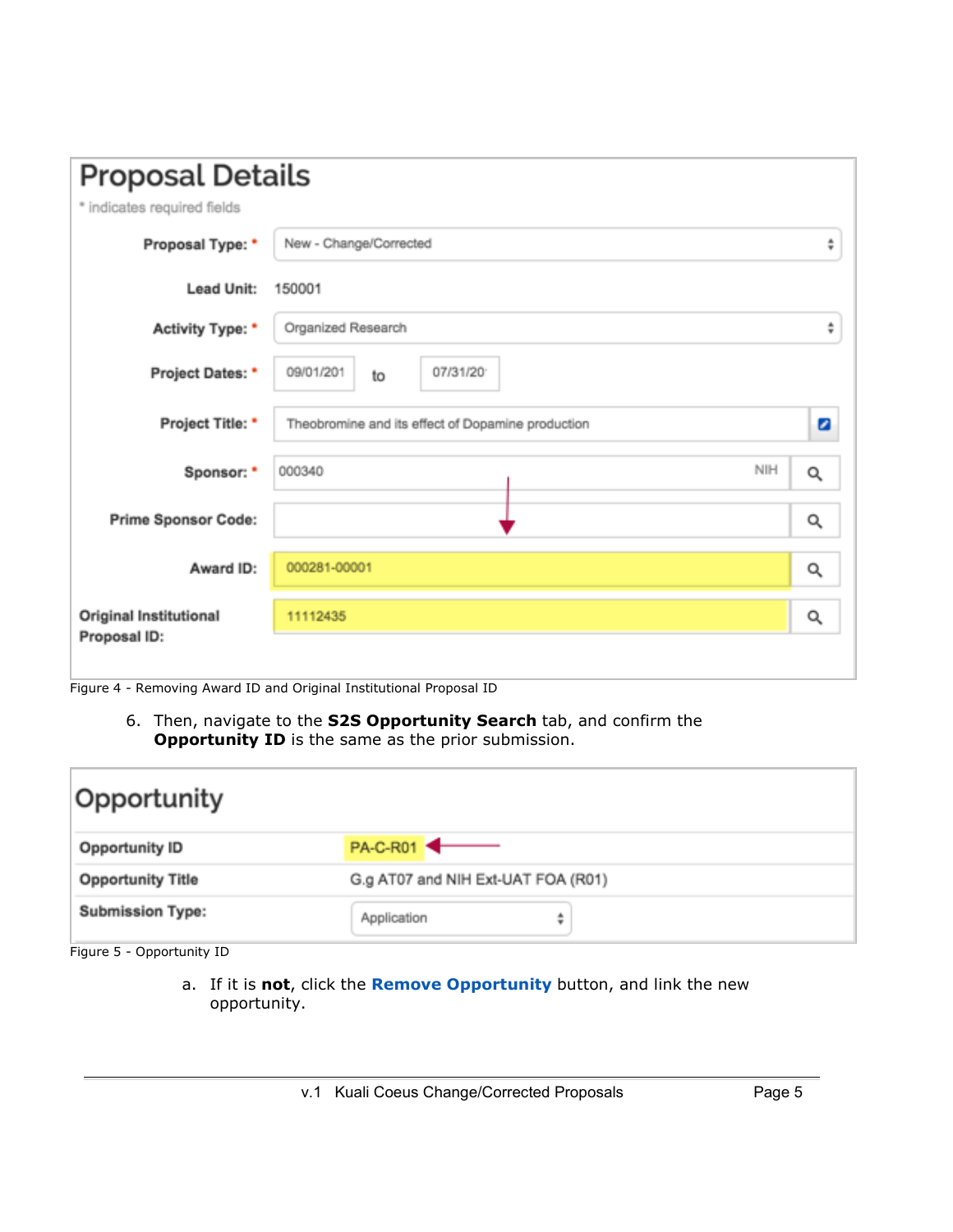| <b>Opportunity Search</b>     |              |                                                                                |  |  |
|-------------------------------|--------------|--------------------------------------------------------------------------------|--|--|
| <b>Basics</b>                 | $\checkmark$ | Remove opportunity<br>≡ Change opportunity                                     |  |  |
| Proposal Details              |              | <b>Submission Detail</b><br><b>User Attached Forms</b><br>Forms<br>Opportunity |  |  |
| S2S Opportunity Search        |              |                                                                                |  |  |
| Delivery Info                 | Opportunity  |                                                                                |  |  |
| Sponsor & Program Information |              | <b>PA-C-R01</b><br><b>Opportunity ID</b>                                       |  |  |

Figure 6 - Remove Opportunity Search

**Note:** For detailed steps on adding a new opportunity, refer to the Using the [Grants.gov Opportunity Search](http://kc.mit.edu/sites/kc/files/kuali-coeus-using-grants-gov-opportunity-search-quick-reference-card-2015-04-28.pdf) Quick Reference Card.

b. If it is correct, continue to the next step.

#### 7. Now, update the **Submission Type** and **S2S Revision Type**.

|   |                               | <b>Opportunity Search</b>                                                             |
|---|-------------------------------|---------------------------------------------------------------------------------------|
|   | Basics<br>$\checkmark$        | Remove opportunity<br>≡ Change opportunity                                            |
|   | Proposal Details              | Opportunity<br><b>Forms</b><br><b>Submission Detail</b><br><b>User Attached Forms</b> |
|   | S2S Opportunity Search        |                                                                                       |
|   | Delivery Info                 | Opportunity                                                                           |
|   | Sponsor & Program Information | <b>PA-C-R01</b><br><b>Opportunity ID</b>                                              |
|   | Organization and Location     | G.g AT07 and NIH Ext-UAT FOA (R01)<br><b>Opportunity Title</b>                        |
|   | Key Personnel                 | <b>Submission Type:</b><br>Application                                                |
| ✓ | Compliance                    | <b>S2S Revision Type:</b><br>select<br>÷                                              |

Figure 7 - Updating Submission Type and S2S Revision Type

8. Now, navigate to the **Sponsor & Program Information** tab and enter the **Prev Grants.Gov Tracking ID**.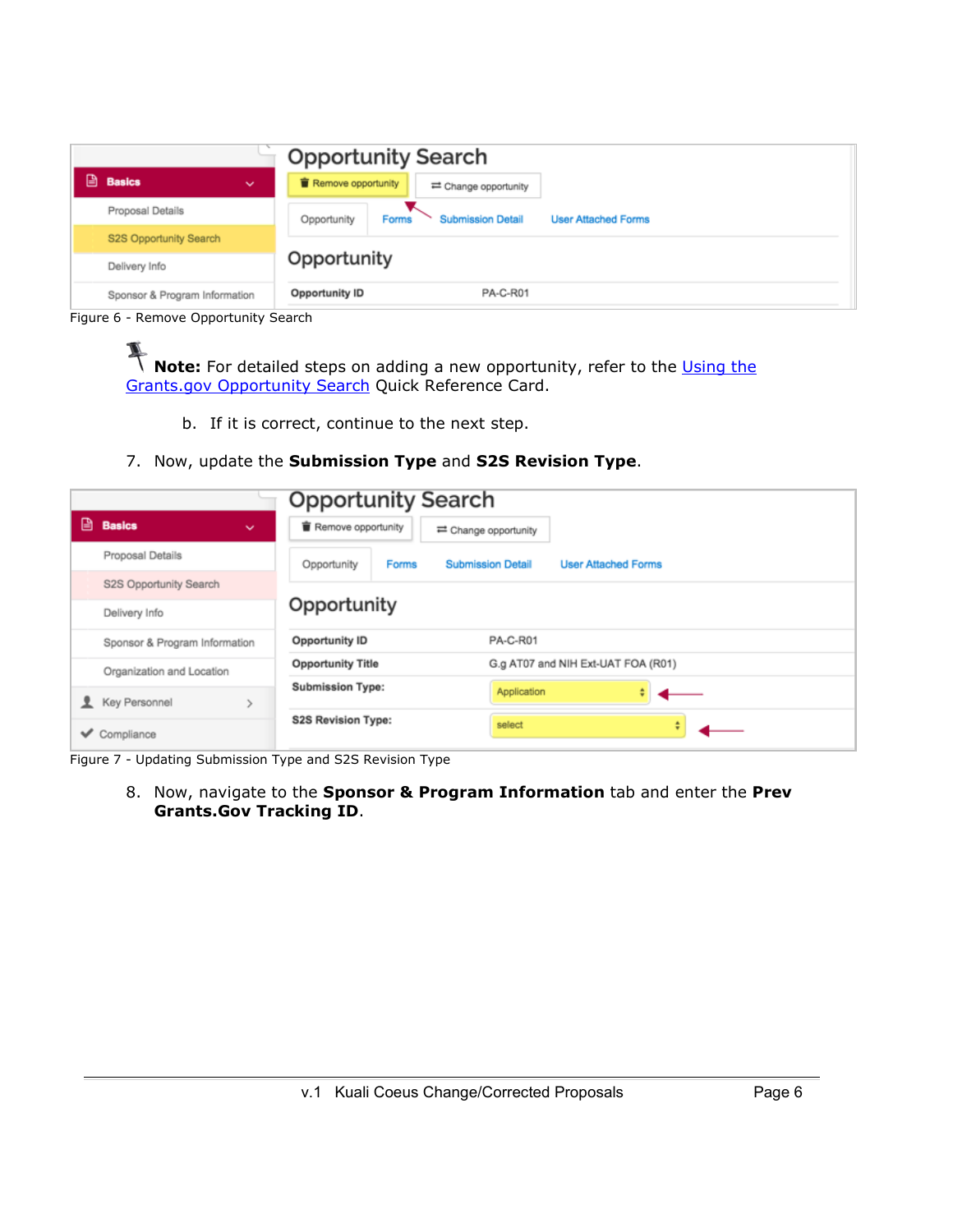|                                                                                   | Sponsor & Program Information           |       |   |
|-----------------------------------------------------------------------------------|-----------------------------------------|-------|---|
| Sponsor deadline:                                                                 | 05/01/2015                              | hh:mm |   |
| <b>Sponsor Deadline Type:</b>                                                     | Receipt                                 |       | ٥ |
| <b>Notice of Opportunity:</b>                                                     | Non-Federal Solicitation                |       | ÷ |
| <b>Opportunity ID:</b>                                                            | PA-C-R01                                |       |   |
| <b>CFDA Number:</b>                                                               |                                         |       |   |
| Subawards:                                                                        | Yes, this proposal includes subaward(s) |       |   |
| <b>Sponsor Proposal ID:</b>                                                       |                                         |       |   |
| <b>Sponsor Div Code:</b>                                                          |                                         |       |   |
| <b>Sponsor Program Code:</b>                                                      |                                         |       |   |
| <b>NSF Science Code:</b>                                                          | Biological - Life Sciences: F.02        |       | ÷ |
| <b>Anticipated Award Type:</b>                                                    | Grant                                   |       | ÷ |
| <b>Agency Routing</b><br>Identifier:                                              |                                         |       |   |
| <b>Prev Grants.Gov Tracking</b><br>ID:<br>Figure 8 - Prev Grants. Gov Tracking ID | PA-RO1-CA2                              |       |   |

9. Then, go to the **Questionnaire** tab and complete the **Changed/Corrected Questionnaire**. Click **Save** once completed.